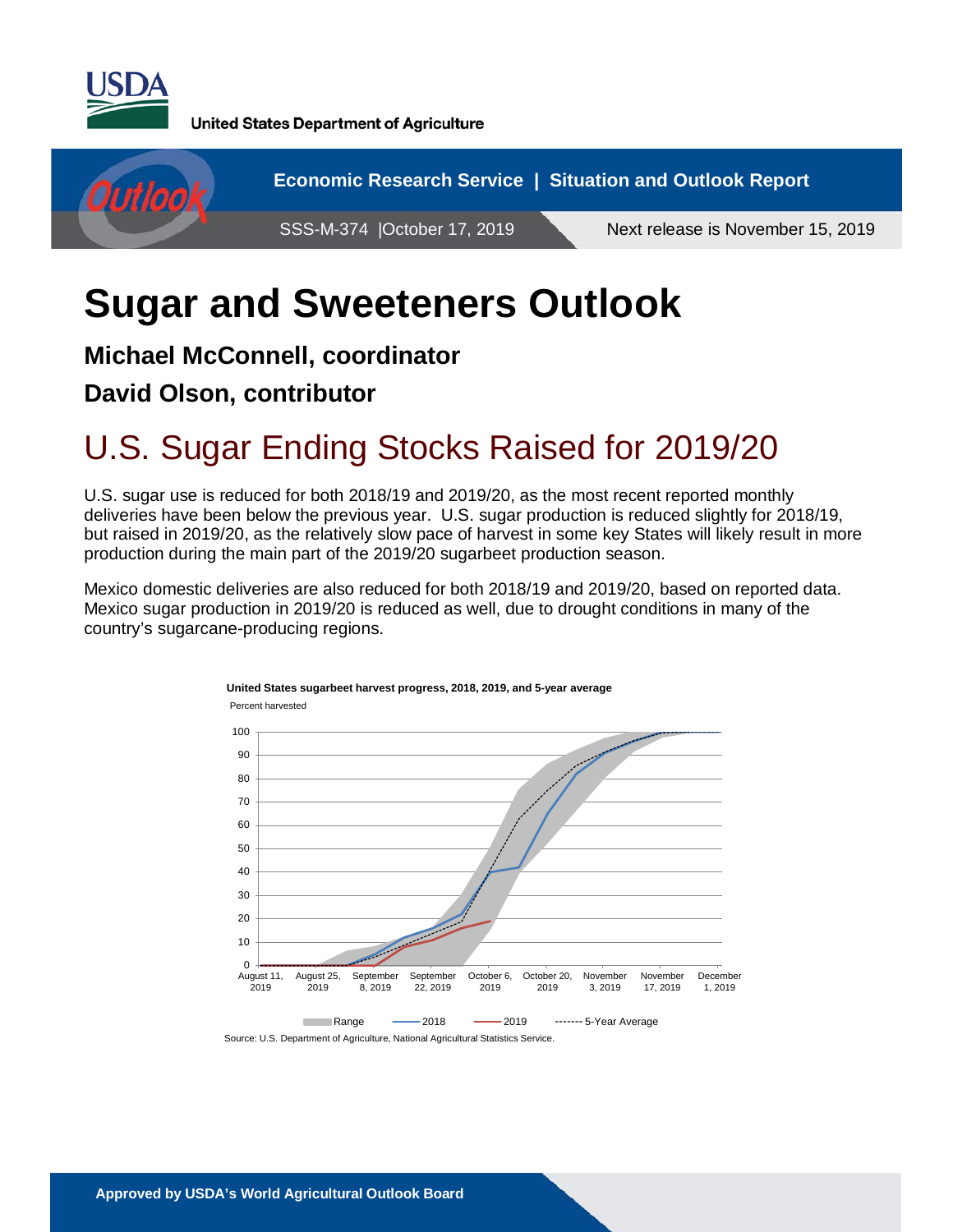# **U.S. Domestic Outlook**

**Table 1: U.S. sugar: supply and use, by fiscal year (Oct./Sept.), October 2019**

# Beet Sugar Production Shifted from 2018/19 to 2019/20

Total U.S. sugar supplies for 2018/19 are estimated at 14.010 million short tons, raw value (STRV), a 72,000-STRV reduction from the September report. The reduction is due to lower expected production and imports occurring in the year. Total supplies in 2019/20 are projected to be 14.074 million STRV—68,000-STRV higher than September, mostly offsetting the reductions from the previous year.

| .<br>. о.о. зачит<br>Items                                 |          | 2018/19                     | 2019/20     |             | 2018/19                      | 2019/20     |
|------------------------------------------------------------|----------|-----------------------------|-------------|-------------|------------------------------|-------------|
|                                                            | 2017/18  | (estimate)                  | (forecast)  | 2017/18     | (estimate)                   | (forecast)  |
|                                                            |          | 1,000 Short tons, raw value |             |             | 1,000 Metric tons, raw value |             |
| Beginning stocks                                           | 1,876    | 2,008                       | 1,725       | 1,702       | 1,822                        | 1,565       |
| Total production                                           | 9,293    | 8,935                       | 9,184       | 8,430       | 8,106                        | 8,331       |
| Beet sugar                                                 | 5,279    | 4,907                       | 5,055       | 4,789       | 4,452                        | 4,585       |
| Cane sugar                                                 | 4,014    | 4,028                       | 4,129       | 3,641       | 3,654                        | 3,746       |
| Florida                                                    | 1,983    | 2,005                       | 2,096       | 1,799       | 1,819                        | 1,901       |
| Louisiana                                                  | 1,862    | 1,875                       | 1,900       | 1,689       | 1,701                        | 1,724       |
| Texas                                                      | 169      | 147                         | 134         | 153         | 134                          | 121         |
| Hawaii                                                     | 0        | 0                           | 0           | 0           | 0                            | 0           |
| Total imports                                              | 3,277    | 3,067                       | 3,165       | 2,973       | 2,783                        | 2,871       |
| Tariff-rate quota imports                                  | 1,663    | 1,540                       | 1,627       | 1,509       | 1,397                        | 1,476       |
| Other program imports                                      | 326      | 438                         | 350         | 296         | 397                          | 318         |
| Non-program imports                                        | 1,287    | 1,089                       | 1,188       | 1,168       | 988                          | 1,078       |
| Mexico                                                     | 1,223    | 997                         | 1,118       | 1,110       | 904                          | 1,014       |
| High-duty                                                  | 64       | 93                          | 70          | 58          | 84                           | 64          |
| <b>Total supply</b>                                        | 14,445   | 14,010                      | 14,074      | 13,105      | 12,710                       | 12,768      |
| Total exports                                              | 170      | 35                          | 35          | 154         | 32                           | 32          |
| Miscellaneous                                              | 82       | 0                           | $\pmb{0}$   | 75          | $\pmb{0}$                    | $\mathbf 0$ |
| Deliveries for domestic use                                | 12,185   | 12,250                      | 12,255      | 11,054      | 11,113                       | 11,118      |
| Transfer to sugar-containing products                      |          |                             |             |             |                              |             |
| for exports under re-export program                        | 110      | 100                         | 80          | 100         | 91                           | 73          |
| Transfer to polyhydric alcohol, feed, other alcohol        | 28       | 25                          | 25          | 25          | 23                           | 23          |
| Commodity Credit Corporation (CCC) sale for ethanol, other | 0        | 0                           | $\mathbf 0$ | $\mathbf 0$ | $\mathbf 0$                  | $\Omega$    |
| Deliveries for domestic food and beverage use              | 12,048   | 12,125                      | 12,150      | 10,930      | 11,000                       | 11,022      |
| Total use                                                  | 12,438   | 12,285                      | 12,290      | 11,283      | 11,145                       | 11,149      |
| Ending stocks                                              | 2,008    | 1,725                       | 1,784       | 1,822       | 1,565                        | 1,619       |
| Private                                                    | 2,008    | 1,725                       | 1,784       | 1,822       | 1,565                        | 1,619       |
| Commodity Credit Corporation (CCC)                         | $\Omega$ | $\mathbf 0$                 | 0           | 0           | 0                            | $\Omega$    |
| Stocks-to-use ratio                                        | 16.14    | 14.04                       | 14.52       | 16.14       | 14.04                        | 14.52       |

Source: USDA, Economic Research Service, Sugar and Sweetener Outlook.

The 2019/20 sugarbeet crop began harvest in late August 2019, with the early-season production period concluding by September 30. The national harvest pace has lagged thus far through the fall, which is likely to affect the amount of beet sugar produced in the final weeks of 2018/19. Harvest progress was essentially on pace through the end of September in Minnesota and North Dakota, the States that account for the majority of early-season production. Production in Michigan and Idaho have lagged previous-year and average rates. The rate of harvest, along with relatively low expected yields for the 2019/20 sugarbeet crop, contributes to a reduction of early-season beet sugar production and reduced estimates for the 2018/19 fiscal year.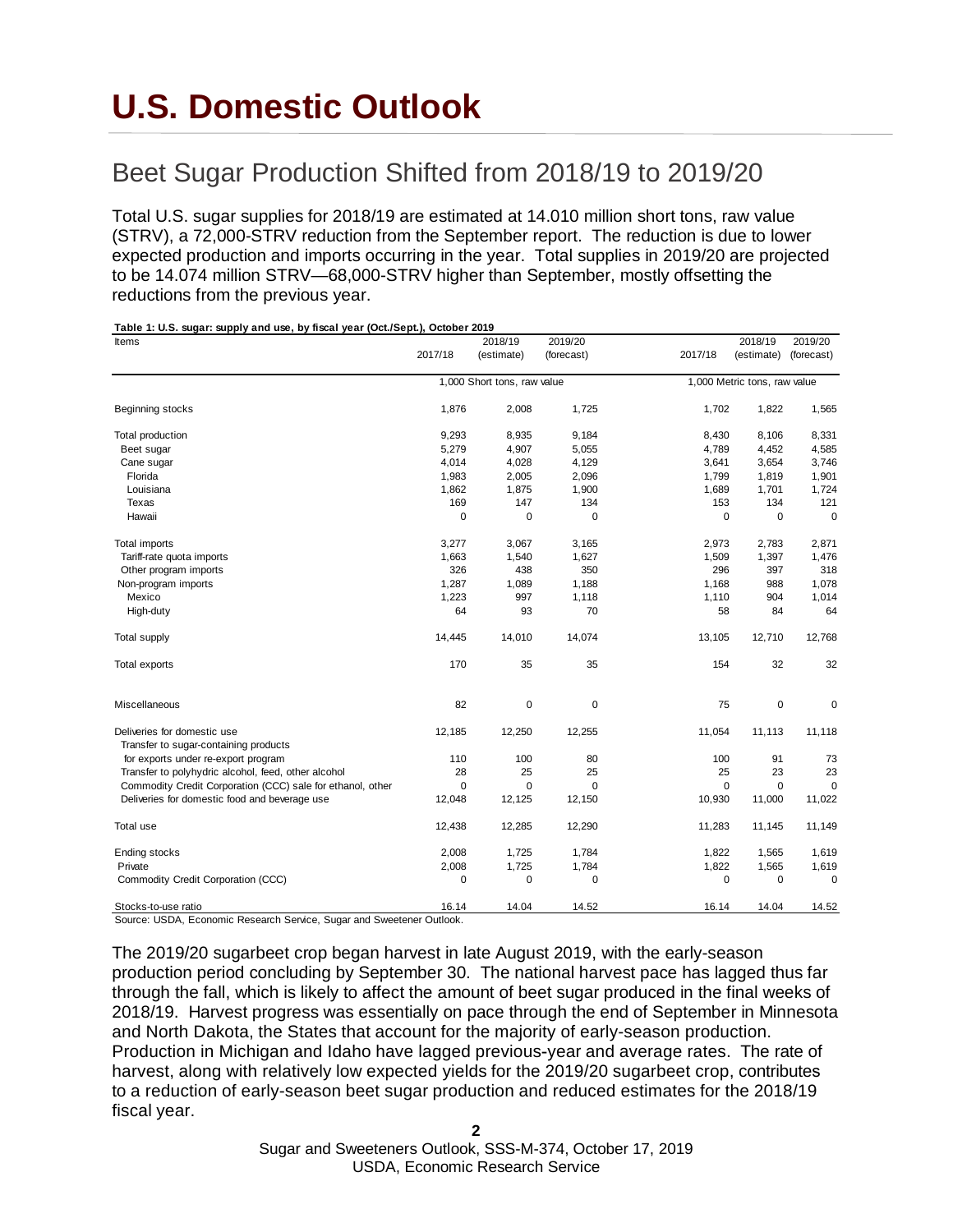Percent harvested Figure 1 **Minnesota sugarbeet harvest progress, 2018, 2019, and 5-year average**



Source: U.S. Department of Agriculture, National Agricultural Statistics Service.





Source: U.S. Department of Agriculture, National Agricultural Statistics Service.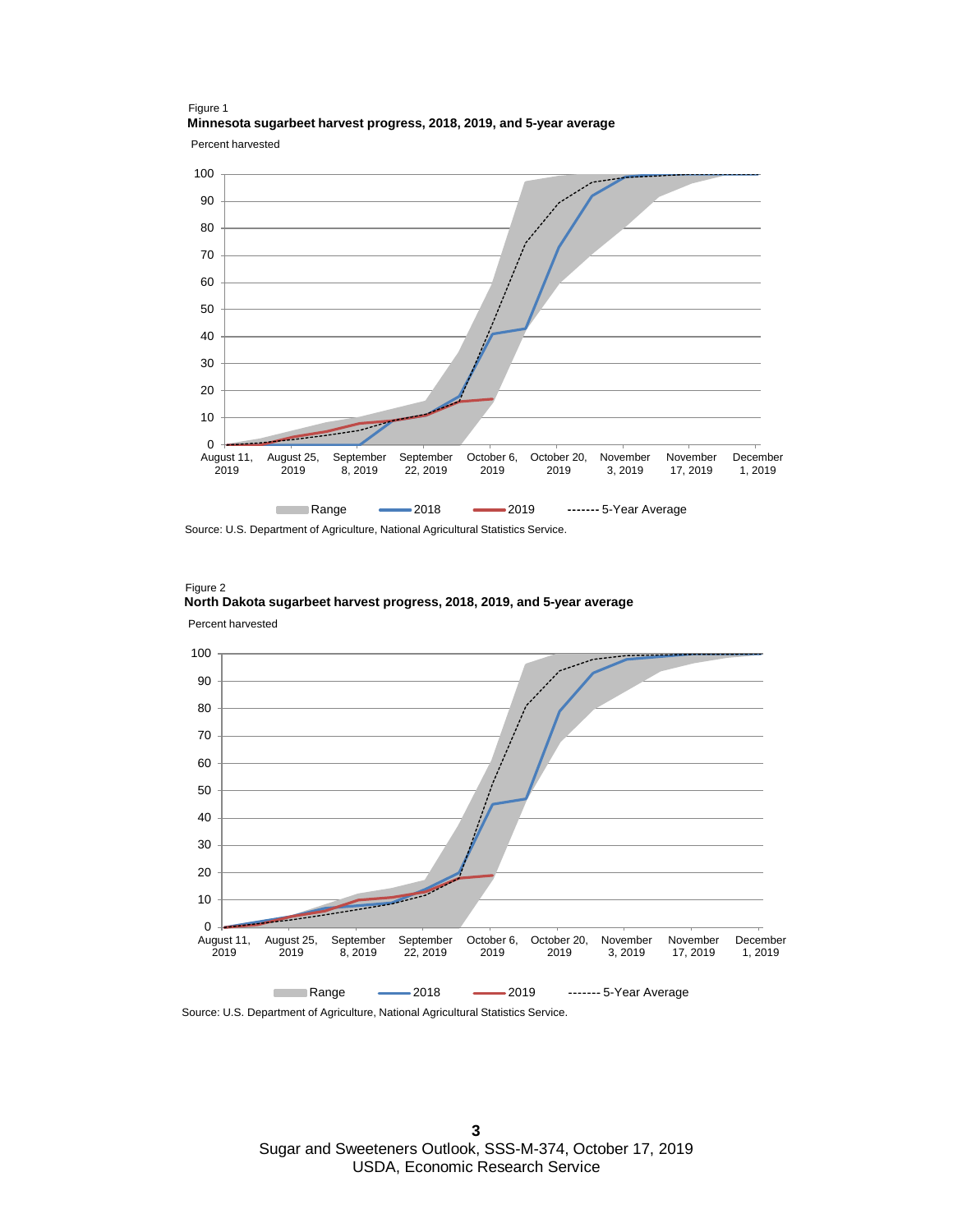Figure 3 **Michigan sugarbeet harvest progress, 2018, 2019, and 5-year average**

Percent harvested



Source: U.S. Department of Agriculture, National Agricultural Statistics Service.



Figure 4 **Idaho sugarbeet harvest progress, 2018, 2019, and 5-year average**

Source: U.S. Department of Agriculture, National Agricultural Statistics Service.

The 2019/20 sugarbeet crop is forecast to be 33.606 million short tons, according to USDA's National Agricultural Statistics Service's (NASS) October *Crop Production* report—representing a slight increase from the previous month. The national sugarbeet forecast is now 30.1 short

> **4** Sugar and Sweeteners Outlook, SSS-M-374, October 17, 2019 USDA, Economic Research Service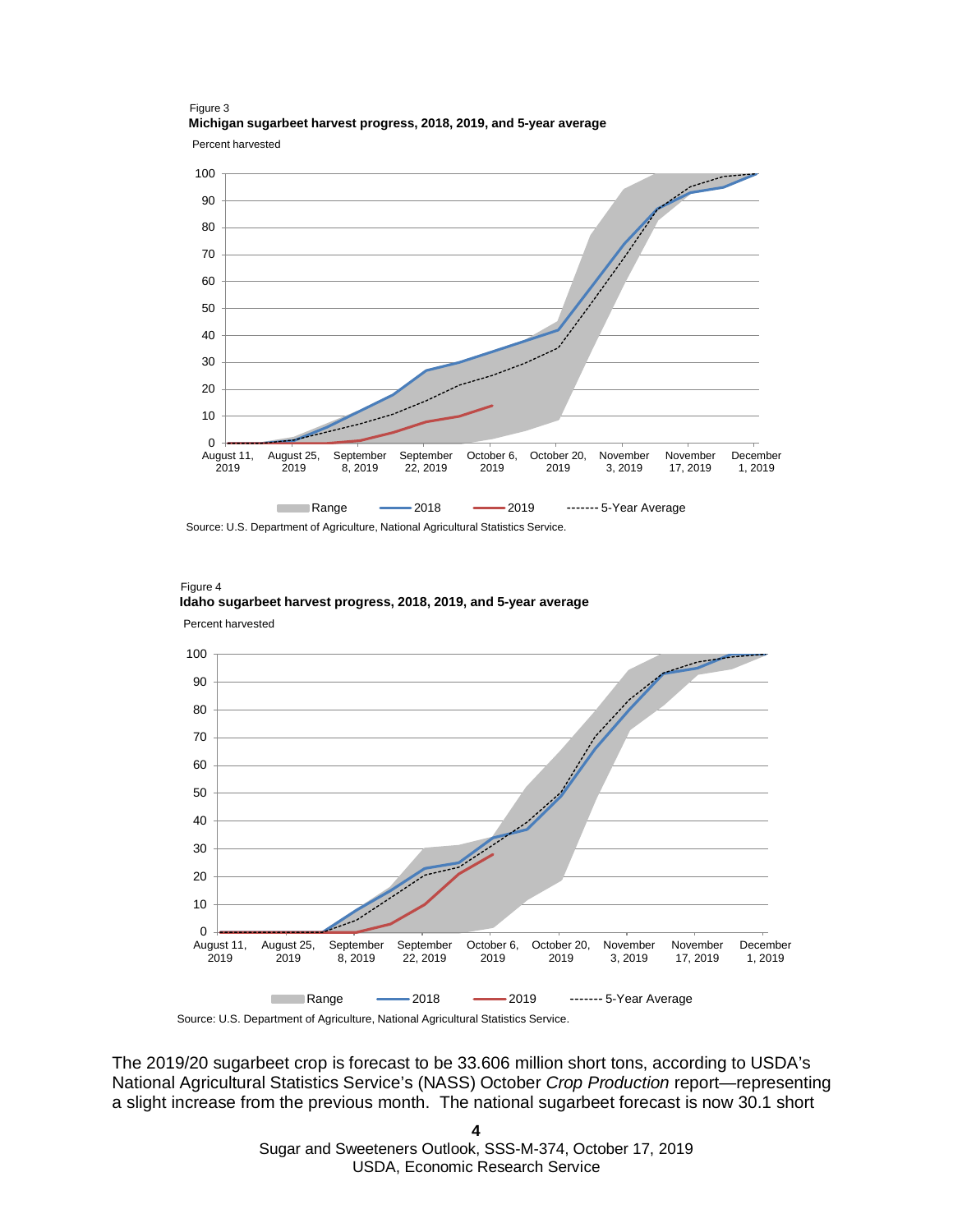tons per acre, up from the previous month's forecast of 30.0. Increased production forecasts from Minnesota and North Dakota are largely offset by reductions in Michigan and several States in the Great Plains production region. The current national yield forecast is still 0.5 percent lower than the 2017/18 crop—both of which are below the 10-year trend.

| State        | 2015/16 | 2016/17 | 2017/18          | 2018/19   | 2019/20 (forecast) | Annual change |         |
|--------------|---------|---------|------------------|-----------|--------------------|---------------|---------|
|              |         |         |                  | September | October            |               |         |
|              |         |         | 1.000 short tons |           |                    |               | percent |
| Minnesota    | 12.180  | 12.510  | 12.515           | 10.486    | 11.241             | 11.367        | 8.4     |
| North Dakota | 5,747   | 6,252   | 6.445            | 5.731     | 5,852              | 5.886         | 2.7     |
| Idaho        | 6,588   | 7.038   | 6,507            | 6.602     | 6,673              | 6.673         | 1.1     |
| Michigan     | 4,787   | 4,589   | 3,604            | 4,278     | 4,075              | 3.988         | $-6.8$  |
| Nebraska     | 1,329   | 1.411   | 1,437            | 1.407     | 1,214              | 1,203         | $-14.5$ |
| Montana      | 1,442   | 1,586   | 1,396            | 1.319     | 1,307              | 1,302         | $-1.3$  |
| Wyoming      | 939     | 951     | 891              | 946       | 838                | 838           | $-11.4$ |
| Colorado     | 958     | 927     | 1.035            | 831       | 809                | 809           | $-2.6$  |
| Oregon       | 297     | 428     | 334              | 366       | 380                | 381           | 4.1     |
| Washington   | N/A     | 91      | 87               | 87        | 96                 | 97            | 11.5    |
| U.S. Total   | 35.371  | 36.920  | 35,317           | 33,145    | 33.547             | 33,606        | 1.4     |

#### **Table 2: Sugarbeet production, 2015/16 to 2019/20, October 2019**

Source: USDA, National Agricultural Statistics Service.





Source: USDA, National Agricultural Statistics Service.

The changes to beet sugar production in the October WASDE are due to shifting early-season production from the 2019/20 crop into the main harvest period. Estimated production for 2018/19 is 4.907 million STRV, a 50,000-STRV reduction from the September estimate. The reduction is due to the relatively slow pace of harvest, particularly in Michigan, as well as lower expectations of processors, as reported by the Farm Service Agency's *Sweetener Market Data* (SMD).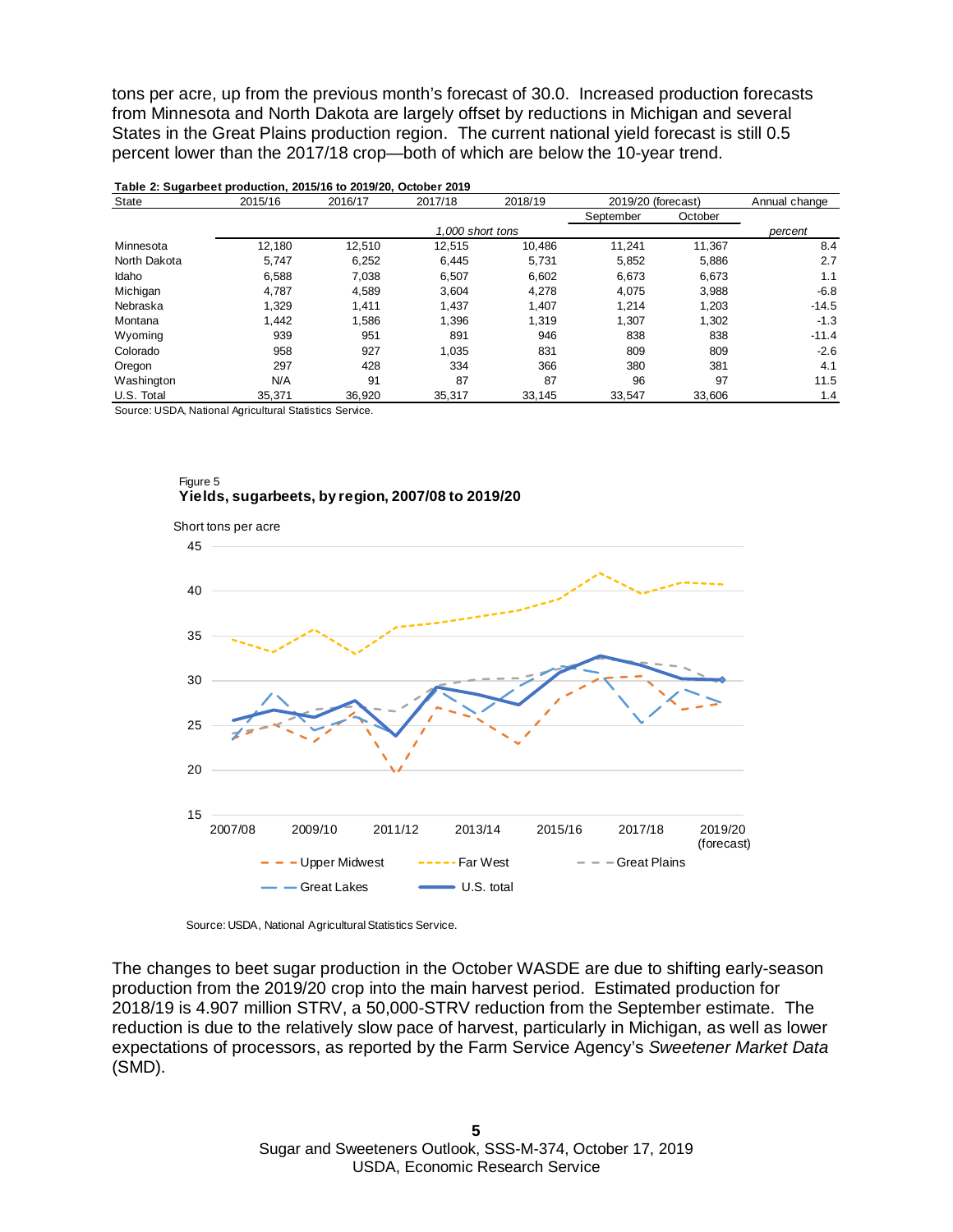#### **Table 3: Beet sugar production projection calculation, 2018/19 and 2019/20**

|                                                                   | 2014/15 | 2015/16 | 2016/17 | 2017/18 | 2018/19   | 2018/19 | 2019/20   | 2019/20 |
|-------------------------------------------------------------------|---------|---------|---------|---------|-----------|---------|-----------|---------|
|                                                                   |         |         |         |         | September | October | September | October |
| Sugarbeet production (1,000 short tons) 1/                        | 31,285  | 35.371  | 36,881  | 35.325  | 33.145    | 33.145  | 33,547    | 33,606  |
| Sugarbeet shrink                                                  | 5.4%    | 6.5%    | 8.3%    | 7.3%    | 4.8%      | 4.8%    | 6.5%      | 6.5%    |
| Sugarbeet sliced (1,000 short tons)                               | 29.595  | 33,066  | 33,834  | 32.742  | 31,561    | 31.561  | 31,382    | 31,437  |
| Sugar extraction rate from slice                                  | 14.61%  | 14.58%  | 13.72%  | 15.18%  | 14.77%    | 14.77%  | 14.57%    | 14.55%  |
| Sugar from beets slice (1,000 STRV)                               | 4,325   | 4.820   | 4.643   | 4.970   | 4.660     | 4.660   | 4,573     | 4,573   |
| Sugar from molasses (1,000 STRV)                                  | 341     | 380     | 352     | 368     | 352       | 352     | 359       | 359     |
| Crop-year sugar production (1,000 STRV) 2/                        | 4,667   | 5,201   | 4,995   | 5,338   | 5,012     | 5,012   | 4,932     | 4,932   |
| August-September sugar production (1,000 STRV)                    | 461     | 688     | 606     | 715     | 655       | 655     | 600       | 550     |
| August-September sugar production of subsequent crop (1,000 STRV) | 688     | 606     | 715     | 655     | 600       | 550     | 633       | 633     |
| Sugar from imported beets (1,000 STRV) 3/                         | $-$     |         |         |         |           |         | 40        | 40      |
| Fiscal year sugar production (1,000 STRV)                         | 4.893   | 5.119   | 5,103   | 5.279   | 4.957     | 4.907   | 5.005     | 5,055   |

Notes: 1/ USDA, National Agricultural Statistics Service. 2/ August-July basis. 3/ Sugar from imported beets split out for projections only, included in total once full crop-year slice is recorded. Sugar from imported beets are incorporated into total production in historical data.

Source: USDA, Economic Research Service and World Agricultural Outlook Board.

Beet sugar production in 2019/20 is projected at 5.055 million STRV, representing the 50,000 STRV moved from 2018/19. Beet sugar production on a crop-year basis is unchanged, due to the relatively small change in sugarbeet production forecasts.

The cane sugar production forecast remains unchanged for both 2018/19 and 2019/20, at 4.028 million STRV and 4.129 million STRV, respectively. The harvest season is just beginning for the 2019/20 crop. Louisiana is the first State to begin harvesting sugarcane—in late September—with NASS harvest progress reports showing that the campaign has progressed in line with recent historical averages. NASS increased its 2019/20 sugarcane production forecast slightly, from 33.237 million short tons in September to 33.257 million shorts, with small increases in Florida and Texas offset by a small reduction in Louisiana.

### Import Forecasts for 2018/19 Lowered, 2019/20 Raised as Market Enters New Fiscal Year

Changes to the outlook for sugar imports in the United States are mostly due to offsetting shifts out of 2018/19 and into the 2019/20 fiscal year. Estimated imports for 2018/19 are 3.057 million STRV, a 22,000-STRV decrease from the previous month. Imports under quota programs are estimated to total 1.540 million STRV, a 42,000-STRV reduction from the previous month. Imports from the WTO raw sugar quota are reduced 24,000 STRV, as not as much sugar entered before September 30 as expected. The 2018/19 raw sugar quota was extended through October 15, allowing for imports under this program to enter in the first 2 weeks of 2019/20. Imports under free-trade agreements (FTA) are reduced 18,000 STRV; however, shipments from these calendar-year quotas are also expected to enter during the first 3 months of 2019/20. Imports are raised for the re-export program (438,000 STRV) and high-tier tariff imports (93,000 STRV), based on preliminary data for the complete 2019/20 fiscal year.

Imports for 2019/20 are projected to total 3.165 million STRV, a 40,000-STRV increase from the previous month. The increase is entirely accounted for by imports under quota programs. Imports under WTO raw sugar program are increased 22,000 STRV, based on imports from the 2018/19 quota that are now expected to occur in the first half of October. Imports under FTAs are raised 18,000 STRV, as FTA quotas are expected to be filled later in the calendar year.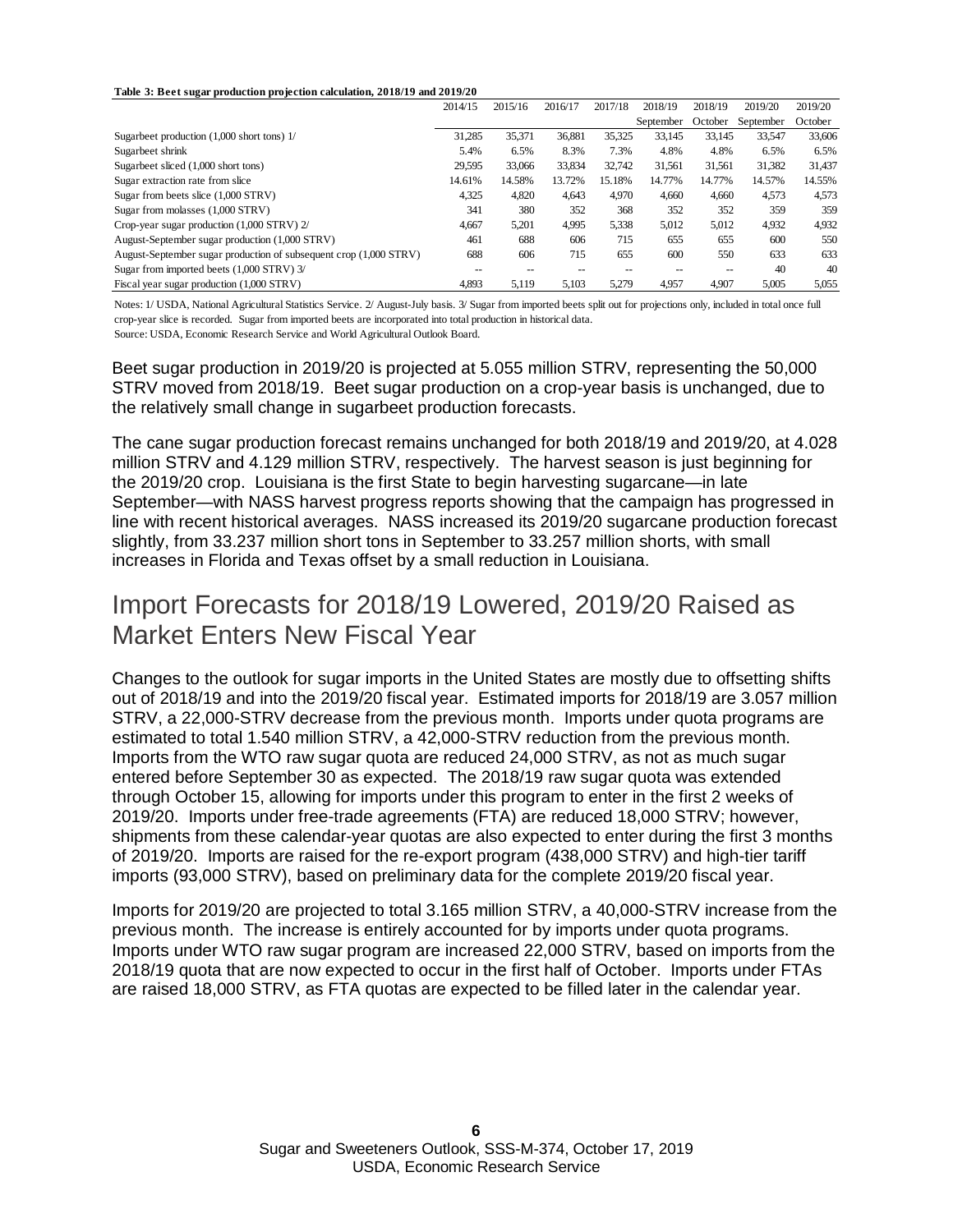# Deliveries Lowered for 2018/19 and 2019/20 Based on Lower Reported Food and Beverage Deliveries

U.S. sugar deliveries for food and beverage use are estimated at 12.125 million STRV, a 50,000-STRV reduction from the previous month. Reported deliveries in both July and August of 2019 have come in lower than the previous year and earlier expectations. Through August, the pace of food and beverage deliveries is just 0.2 percent higher than the same period of 2017/18, and deliveries by reporting beet processors and cane refiners are now 1.0 percent lower.

| Table 4: Food and beverage deliveries, 2014/15 to 2018/19, October through August |  |
|-----------------------------------------------------------------------------------|--|
|                                                                                   |  |

|                                 | 2014/15 | 2015/16 | 2016/17 | 2017/18 | 2018/19 | Annual change |
|---------------------------------|---------|---------|---------|---------|---------|---------------|
|                                 |         | Percent |         |         |         |               |
| Beet sugar processors           | 4.332   | 4.189   | 4.911   | 4.847   | 4.617   | $-4.8$        |
| Cane sugar refiners             | 5.694   | 5.864   | 5.542   | 5.619   | 5.739   | 2.1           |
| Total reporters                 | 10.026  | 10.053  | 10.453  | 10.466  | 10.356  | $-1.0$        |
| Nonreporter, direct consumption | 828     | 762     | 690     | 571     | 701     | 22.8          |
| Total deliveries                | 10.855  | 10.816  | 11.143  | 11.037  | 11.057  | 0.2           |
| Final fiscal year deliveries 1/ | 11.921  | 11.881  | 12,102  | 12,048  | 12,125  | 0.6           |

1/ Latest WASDE estimate for 2018/19.

Source: USDA, Farm Service Agency.

Deliveries for 2019/20 are projected at 12.150 million STRV, also a 50,000-STRV reduction from the September projection. If realized, this would represent a 0.2 percent increase on an annual basis.

# Refined Sugar Spot Prices Remain Unchanged in First Weeks of 2019/20

With the sugar market entering the new fiscal year beginning on October 1, weekly spot refined sugar prices have remained unchanged from the levels that they held through most of 2018/19. The *Milling and Baking* Midwest beet sugar price remains at 35 cents per pound at the low end—although the high end of their quoted price range is 35.5 cents compared with 36 cents through much of 2018/19. Reported forward contract price levels for 2019/20 sugar during the spring and summer had been lower— as low as 33.5 cents per pound— but have steadily climbed as the beginning of the 2019/20 fiscal year approached and as a higher proportion of expected production was contracted to be sold. As a result, the spot market price levels appear to be largely unchanged in early 2018/19. The *Milling and Baking* weekly spot price for Northeast refined cane sugar for the first week of October also remains unchanged from 2018/19 levels, at 37 to 38 cents per pound.

The end of September marked the end of the 2018/19 fiscal year. Average refined beet sugar prices were 34.86 cents per pound, down 1.0 percent from the 2017/18 average of 35.53 cents. Average raw sugar prices (represented by the nearby No. 16 futures contract price) were virtually unchanged in 2018/19, at 25.84 cents per pound compared with the previous year's average of 25.85 cents. World sugar future's market prices fell in 2018/19. The average raw sugar price fell 2.3 percent in 2018/19—from 12.65 cents the previous year to 12.36 cents. Average world refined sugar prices were 4.2 percent lower in 2018/19—falling from 15.91 cents in 2017/18 to 15.24 cents in 2018/19.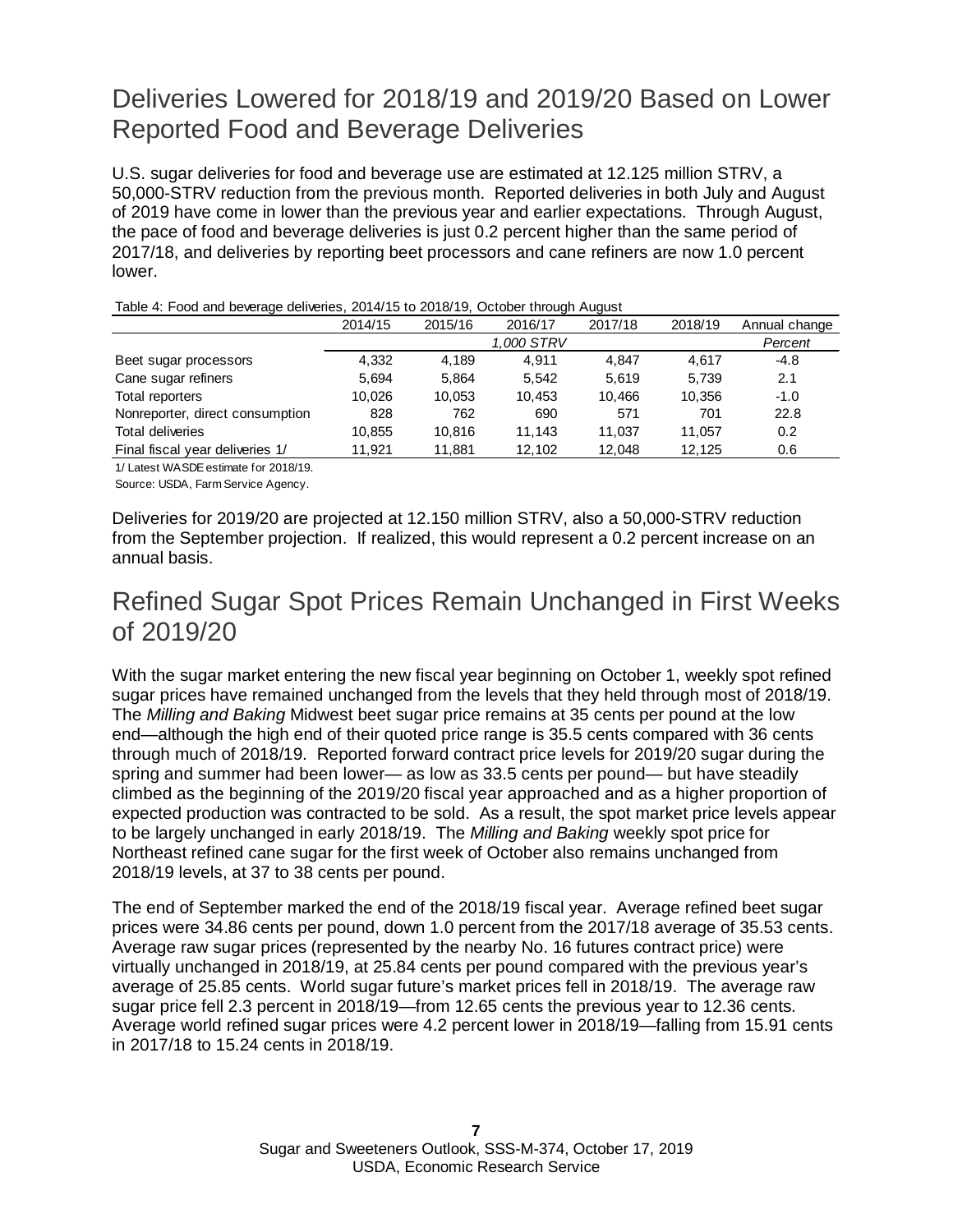# **Mexico Outlook**

Table 5: Mexico sugar supply and use, 2017/18 - 2018/19 and projected 2019/20, October 2019

## Sugar Deliveries Lowered for Both 2018/19 and 2019/20

Sugar use in Mexico is estimated at 6.759 million metric tons, actual value (MT), a 137,000-MT decline from the previous month's estimate. A reduction in domestic deliveries more than offsets the increase in exports.

| Items                                                         | 2017/18                          | 2018/19 (estimate) | 2019/20 (forecast) |  |  |  |
|---------------------------------------------------------------|----------------------------------|--------------------|--------------------|--|--|--|
|                                                               | 1,000 metric tons, actual weight |                    |                    |  |  |  |
| Beginning stocks                                              | 1,002                            | 1,395              | 1.148              |  |  |  |
| Production                                                    | 6,010                            | 6,426              | 6,065              |  |  |  |
| Imports                                                       | 220                              | 86                 | 70                 |  |  |  |
| Imports for consumption                                       | 132                              | 21                 | 20                 |  |  |  |
| Imports for sugar-containing product exports, IMMEX 1/, other | 88                               | 65                 | 50                 |  |  |  |
| <b>Total supply</b>                                           | 7,232                            | 7,907              | 7,283              |  |  |  |
| Disappearance                                                 |                                  |                    |                    |  |  |  |
| Human consumption                                             | 4,228                            | 4,140              | 4,199              |  |  |  |
| For sugar-containing product exports (IMMEX)                  | 482                              | 425                | 425                |  |  |  |
| Other deliveries and end-of-year statistical adjustment       | 29                               | 0                  | $\mathbf 0$        |  |  |  |
| Total                                                         | 4,739                            | 4,565              | 4,624              |  |  |  |
| Exports                                                       | 1,099                            | 2,194              | 1,695              |  |  |  |
| Exports to the United States & Puerto Rico                    | 1,047                            | 853                | 957                |  |  |  |
| Exports to other countries                                    | 52                               | 1,341              | 739                |  |  |  |
| Total use                                                     | 5,838                            | 6,759              | 6,320              |  |  |  |
| Ending stocks                                                 | 1,395                            | 1,148              | 963                |  |  |  |
|                                                               | 1,000 metric tons, raw value     |                    |                    |  |  |  |
| Beginning stocks                                              | 1,062                            | 1,478              | 1,217              |  |  |  |
| Production                                                    | 6,370                            | 6,811              | 6,429              |  |  |  |
| Imports                                                       | 234                              | 91                 | 74                 |  |  |  |
| Imports for consumption                                       | 140                              | 22                 | 21                 |  |  |  |
| Imports for sugar-containing product exports (IMMEX)          | 93                               | 69                 | 53                 |  |  |  |
| <b>Total supply</b>                                           | 7,666                            | 8,381              | 7.720              |  |  |  |
| Disappearance                                                 |                                  |                    |                    |  |  |  |
| Human consumption                                             | 4,482                            | 4,388              | 4,451              |  |  |  |
| For sugar-containing product exports (IMMEX)                  | 510                              | 451                | 451                |  |  |  |
| Other deliveries and end-of-year statistical adjustment       | 31                               | 0                  | $\mathbf 0$        |  |  |  |
| Total                                                         | 5,023                            | 4,839              | 4.902              |  |  |  |
| Exports                                                       | 1,165                            | 2,325              | 1,797              |  |  |  |
| Exports to the United States & Puerto Rico                    | 1,110                            | 904                | 1.014              |  |  |  |
| Exports to other countries                                    | 55                               | 1,421              | 783                |  |  |  |
| Total use                                                     | 6,188                            | 7,164              | 6,699              |  |  |  |
| Ending stocks                                                 | 1,478                            | 1,217              | 1,021              |  |  |  |
| Stocks-to-human consumption (percent)                         | 33.0                             | 27.7               | 22.9               |  |  |  |
| Stocks-to-use (percent)                                       | 23.9                             | 17.0               | 15.2               |  |  |  |
| High-fructose corn syrup (HFCS) consumption (dry weight)      | 1.593                            | 1,520              | 1,520              |  |  |  |

1/ IMMEX = Industria Manufacturera, Maquiladora y de Servicios de Exportación.<br>Source: USDA, World Agricultural Supply and Demand Estimates and Economic Research Service, Sugar and Sweeteners Outlook; Conadesuca.

Domestic deliveries for human consumption in 2018/19 are estimated at 4.140 million MT, a 96,000-MT reduction from the previous month. Through August, sugar deliveries in Mexico are 3.852 million MT, or 4.9 percent lower than the same period the previous year. With only 1 month of data left to be reported, several relatively light monthly delivery totals throughout 2018/19 are not likely to be fully offset by those months with higher than average monthly deliveries.